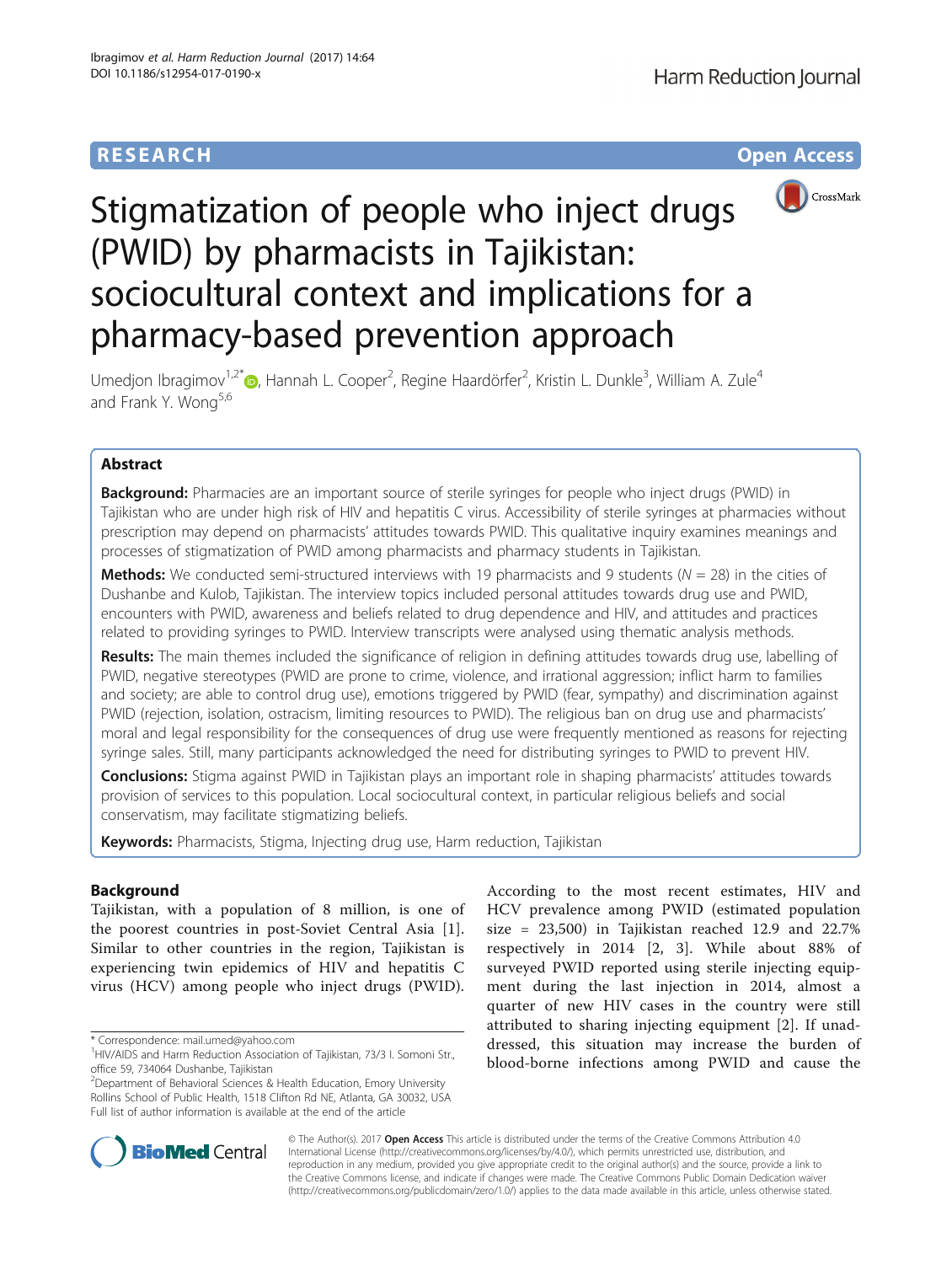spread of the HIV epidemic to the general population, as demonstrated in other developing countries [\[4](#page-10-0)–[6](#page-10-0)].

Providing access to sterile needles and syringes has been shown to reduce the prevalence of risky injecting practices, and thus contributes to curbing HIV and HCV epidemics among PWID [\[7](#page-10-0)–[9](#page-10-0)]. While community-based outreach needle and syringe programmes (NSPs) operate in Tajikistan since 2001, they are not able to meet fully demand of PWID for sterile injecting equipment [[2, 3, 10\]](#page-10-0).

Pharmacies are an important source of sterile needles and syringes for PWID throughout the world. Available evidence from other countries suggests that pharmacy-based NSP (PBNSP) can be effective in reducing HIV transmission among PWID [\[11](#page-10-0)–[13\]](#page-10-0). In Tajikistan, existing regulations do not directly prohibit sales of syringes without a prescription, and numerous pharmacies can be easily accessed in all cities and towns. Therefore, PWID may buy syringes in pharmacies if NSP services are unavailable in the area or if injection equipment is needed when NSPs are closed. Nevertheless, PWID reported cases of pharmacists refusing to sell syringes to PWID, mistreating them, or reporting them to the police [[10\]](#page-10-0). Difficulty in accessing syringes in pharmacies is further compounded by vague or unfavourable policy frameworks. In particular, since governmental policies do not explicitly allow the provision of syringes without a prescription for prevention purposes, legislation prohibiting aiding and abetting drug use may be used to prosecute service providers who offer syringes to PWID [[14](#page-10-0), [15](#page-10-0)].

Publications from other parts of the world suggest that pharmacists' stigmatization of PWID plays a critical role in limiting access to sterile injection equipment and other services [[16](#page-10-0)–[21\]](#page-10-0). Stigma is a complex phenomenon. In their seminal work 'Conceptualizing Stigma', Link and Phelan defined stigma as a process involving '…co-occurrence of [stigma] components – labeling, stereotyping, separation, status loss, and discrimination' and emphasized that '…for stigmatization to occur, power must be exercised' [\[22](#page-10-0)], p. 363. According to the authors, the process of stigmatization starts with labelling salient human differences. They highlight that the term 'labelling', in contrast to 'mark', 'condition', or 'attribute', indicates that labels are assigned as the product of social processes and are not a valid designation of a stigmatized persons' characteristic. The label 'drug addict' implies that addiction is a key characteristic of a person that overshadows his or her other traits. Further, labelled persons are associated with undesired characteristics according to the prevailing cultural norms and beliefs (negative stereotyping). Stigmatization then entails separation of labelled

persons from the rest of society by placing them into a different category ('us vs. them') and finally loss of status and discrimination, which is an integral part of stigma. In 2004, Link and colleagues added the emotional reactions of stigmatizing and stigmatized persons as one more component of stigmatization [[23\]](#page-10-0).

Stigma does not develop in a vacuum but closely depends on the sociocultural context of the society; stigma exists as part of social relationships, as indicated by Goffman [[24\]](#page-10-0). Drug-related stigma research conducted in other parts of the world may have limited applicability in understudied areas such as Tajikistan that feature a unique sociocultural and historical context. Examples of contextual factors influencing drug-related stigma include legacy of Soviet-era prohibitionist drug policies, collectivistic and patriarchal norms, and the rising influence of Islam [[25](#page-10-0)–[28\]](#page-10-0). Islam prohibits the use of mindaltering substances, so it may be the most important cultural factor defining stigma against PWID and thus hindering prevention programmes in this predominantly Muslim region, as was found in other predominantly Muslim countries [[29\]](#page-10-0). Furthermore, the role of Islam in shaping attitudes towards PWID may be particularly salient in the patriarchal collectivistic societies of Central Asia that have little tolerance for deviations from social norms [[30\]](#page-10-0). Therefore, investigating factors underlying pharmacists' attitudes towards PWID in Tajikistan may be an important step forward in developing effective anti-stigma interventions locally. Furthermore, rapid changes in the sociocultural context in transitioning countries, such as changing norms or exposure to new information, may result in generational differences in stigma perception [[31\]](#page-10-0), thus warranting exploration of PWID-related stigma among both current pharmacists and pharmacy students.

To address these research needs, our qualitative study aimed to explore the meanings and processes of stigmatization and discrimination of PWID by pharmacists and pharmacy students in Tajikistan via the prism of the local sociocultural context to inform promotion of prevention services for this population.

## Methods

## Setting

We conducted individual in-depth interviews with pharmacists and pharmacy students in the cities of Dushanbe and Kulob in Tajikistan in November–December 2014. Dushanbe, the capital city with the population of 776,000 (the largest in the country [[32](#page-10-0)]), was selected as a study site because it contains the largest PWID population in the country [\[3](#page-10-0)]. Kulob (population 100,000 [[32\]](#page-10-0)) was chosen because it is the largest city in the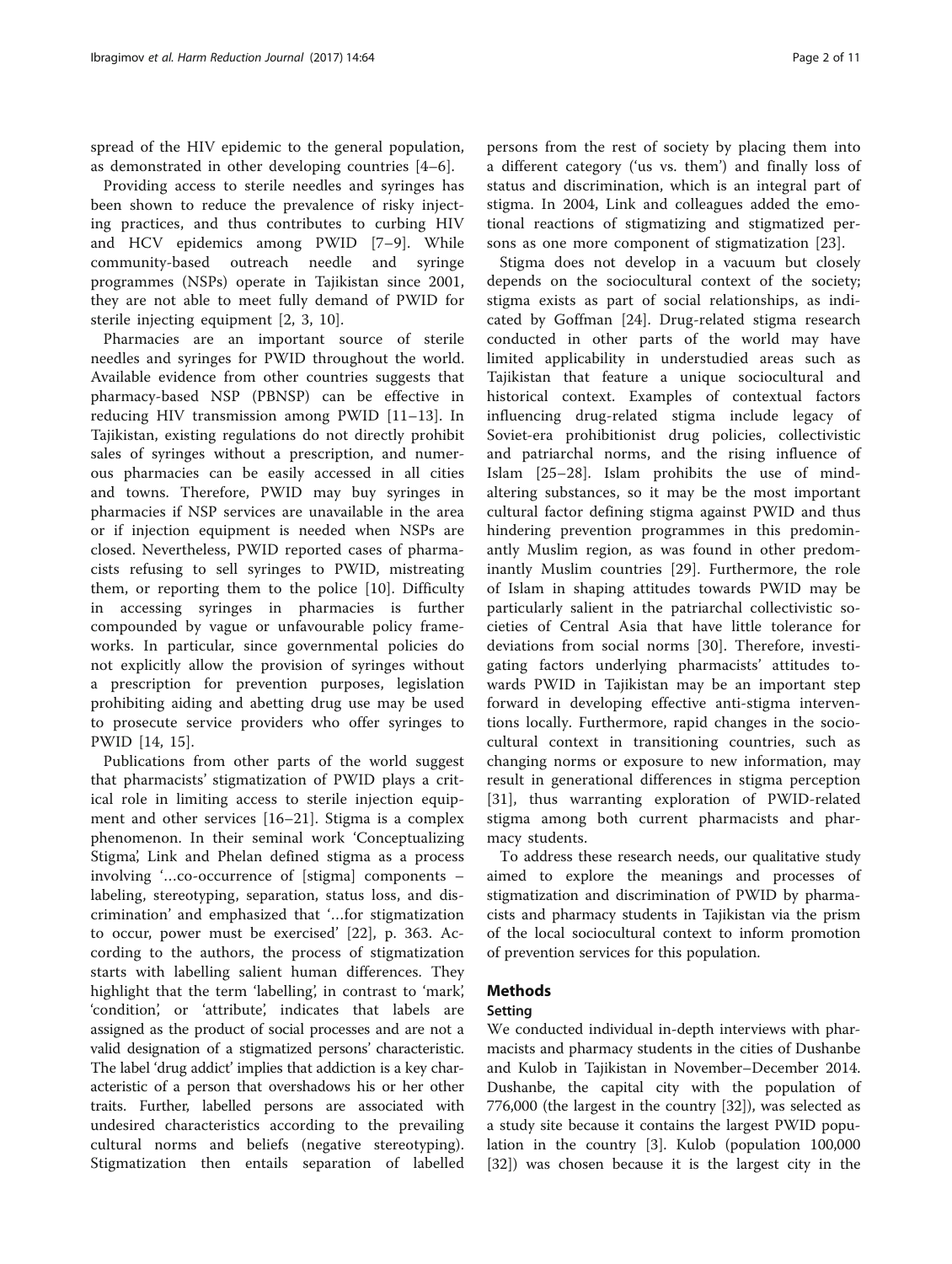Khatlon province that borders Afghanistan. Both cities have a wide range of free HIV-related services targeting PWID including NSP, pilot opioid substitution treatment (OST) programmes, and HIV testing and treatment [[2\]](#page-10-0).

## **Participants**

Eligibility criteria for participants were living in Dushanbe or Kulob, being age 18 or above, able to provide informed consent, and either working as a pharmacist in a pharmacy or being a student in a university pharmacy department. We aimed to recruit 30–35 participants. Pharmacists were recruited in pharmacies; purposive sampling was employed to achieve diversity in location of pharmacies within each city and to achieve diversity in the age and gender of pharmacists. Pharmacy students were recruited via informational fliers distributed at the Pharmacy Department of Tajik State Medical University located in Dushanbe. Eligible candidates provided informed consent and received cash compensation equivalent to US\$10. The Emory University IRB and Medical Ethics Committee of the Ministry of Health and Social Protection of Tajikistan approved the study protocol.

## Data collection

The first author (UI) conducted interviews in Tajik and Russian using a semi-structured interview guide. The guide covered personal attitudes towards drug use and PWID, encounters with PWID, awareness and beliefs related to drug dependence and HIV, and attitudes and practices related to providing syringes to PWID. The guide's topics were reviewed and revised iteratively between interviews. We stopped conducting interviews when thematic saturation for stigmatization of PWID had been reached. Interviews with pharmacists took place in pharmacies (either in a back office or after the pharmacy had closed), while the students were interviewed in a room in the Pharmacy Department of the Tajik Medical University. All interviews were audio-recorded with participants' consent.

## Analysis

Audiotapes of interviews were transcribed verbatim into Tajik and Russian. Transcripts were analysed using theoretical thematic analysis methods, a method that codes data and groups codes into themes using a predefined theoretical framework [[33](#page-10-0)]. In particular, we mapped emic codes (i.e. codes identified and labelled based on data, not theory) derived from the data into theoretically defined themes related to the stages of the stigmatization process (stereotyping, emotional reaction, labelling, loss of status, isolation, and discrimination) proposed by Link, Phelan, and colleagues [[22, 23](#page-10-0)]. In addition, we created a separate theme for underlying norms and beliefs related to participants' perception of drug use as stigmatized characteristic.

Two coders fluent in local languages and familiar with the content area coded each transcript using the constant-comparison method, discussing and reconciling coding discrepancies when they arose. Initial emic codes with related meanings were grouped into categories. Finally, more narrowly defined emic categories were grouped into higher level categories corresponding to the processes within Link and Phelan's stigma concept. We assessed differences in themes and sub-themes between pharmacists and students, as well as across participants' gender, age, and city. For purposes of this manuscript, the first author translated the quotes presented in the 'Results' section to English.

## Results

## Sample characteristics

In-depth interviews were conducted with 19 pharmacists and 9 students ( $N = 28$ , Table 1). Ten of the pharmacists and all of the students were from Dushanbe; 9 pharmacists from Kulob. The youngest participant was 21; the oldest was 52 (median = 35). The majority of pharmacists  $(n = 12)$  and students  $(n = 5)$  were women.

## Religion and other underlying beliefs about drug use

Almost all participants, including those who disagreed with using harsh measures towards PWID, viewed drug use as an unacceptable or undesirable behaviour, even when it does not result in harmful consequences. About three quarters of participants referred to Islam's prohibition against drugs while explaining their negative views of drug use. Moreover, a few participants stressed that

| <b>Table 1</b> Demographic characteristics of pharmacists and pharmacy |
|------------------------------------------------------------------------|
| students interviewed in Dushanbe and Kulob cities of Tajikistan        |
| $(\lambda_1$ $\cap$ $\cap$                                             |

| $(N = 28)$          |    |      |
|---------------------|----|------|
| Characteristics     | n  | %    |
| Professional status |    |      |
| Pharmacists         | 19 | 67.9 |
| Students            | 9  | 32.1 |
| Gender              |    |      |
| Men                 | 11 | 39.3 |
| Women               | 17 | 60.7 |
| City of residence   |    |      |
| Dushanbe            | 19 | 67.9 |
| Kulob               | 9  | 32.1 |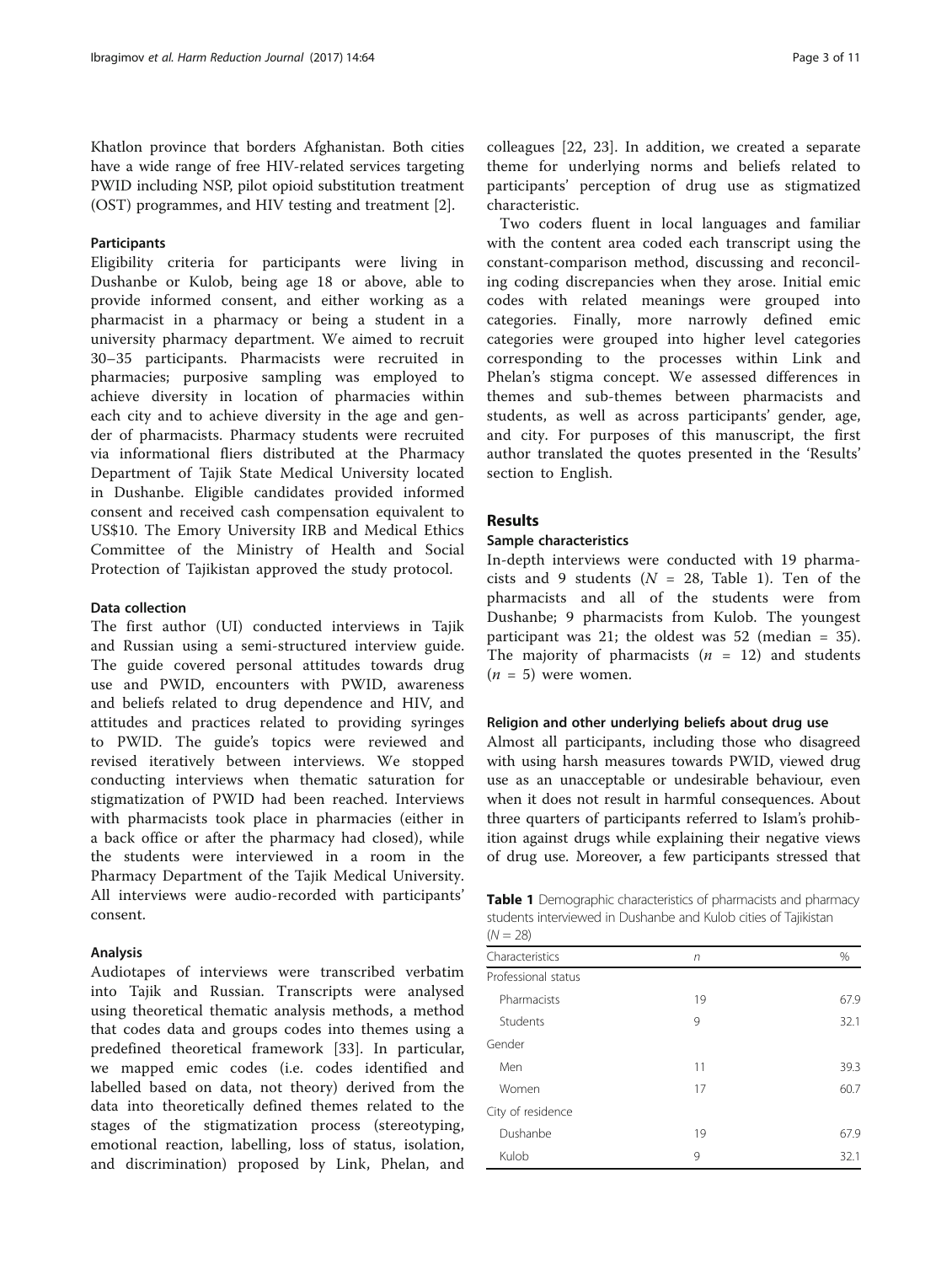by using drugs a person commits a sin, and, therefore, deserves punishment:

[Drugs] destroy the person, destroy his soul. In Islam, a person's soul should be attached to Allah only. If we use drugs or alcohol, then we would stop thinking about [God]. […] Therefore, a person who uses drugs becomes a sinner. It does not matter why he started using. It matters that he could not stop, could not overcome himself. If we overcome our [weaknesses], then we become righteous [Muslims] in Allah's eyes. [...] We should live by Sharia laws, if we violate them, we become sinners and will be punished [in the afterlife]. - Female student, 22, Dushanbe.

At the same time, more than half of the participants viewed drug dependence as a disease and believed that drug dependence should be treated rather than punished; pharmacists were more likely than students to endorse this view:

I think it is kind of [a] disease, they have this dependence, addiction to drugs… But they are not criminals from the start, they become criminals [by stealing] to find money for drugs… They are like psychiatric patients, if [mentally ill persons] do something, even kill someone, they are not imprisoned, they are sent to a hospital for treatment… I think [PWID] should be treated in the same way too… - Female pharmacist, 34, Dushanbe.

Nevertheless, some of the participants who agreed that drug dependence is a disease stated that it is still a sin and cannot be completely forgiven from an Islamic point of view. Notably, though, a few participants who emphasized their strong belief in Islam stressed that mistreating people who use drugs results from superficial interpretation of Islamic doctrines. According to them, a Muslim's duty is to support his or her spiritual fellows and avert them from the wrong path. '[T]he real Muslims should help their brothers and sisters to overcome this habit', as a male pharmacist (age 52) from Dushanbe put it. However, a few participants justified ostracizing PWID who do not want to abstain from drugs on religious grounds, since they are 'persistent in their sin' (a female student, 22, Dushanbe).

About one third of participants shared that they perceived drug use to be a crime and PWID as criminals; men were more likely than women to have this opinion. They stressed that people who start using drugs are aware of their illegal nature and negative consequences, which, according to these participants, constitutes a criminal behaviour. A few participants justified their position by citing the experiences of other countries that

imprison or even execute PWID. Overall, participants who held negative perceptions of drug use and dependence often were in favour of harsh treatment of PWID, as discussed below.

## Labelling of PWID

Participants provided examples of labels affixed to PWID by society—*narcoman* (a medical term denoting a person dependent on drugs introduced by Soviet medicine), nash'amand (drug addict in Tajik), and gershik (Russian slang name for heroin user). All participants mentioned that these names have strong negative connotations and are closely linked to negative stereotypes of PWID. A few participants mentioned that narcoman means a person with no purpose in life other than using drugs. All participants shared that attaching labels of narcoman or gershik to a person results in lowering his or her status in the society. In addition to labels directly related to drug use, participants attached labels denoting the deviation of PWID from religious, moral, and social norms (e.g. sinners, life destroyers, criminals, madmen).

## Stereotyping PWID

## Crime, aggression, and violence

One of the most frequently cited stereotypes of PWID was that they have a high propensity for crime and violence. While almost all participants mentioned that PWID may commit violence to find money for drugs, about a third of participants also shared that PWID may inflict harm to innocent people for no rational reason. These participants were also more likely to support punishment and institutionalization of drug users in mandatory treatment facilities. Some of these participants, mostly pharmacy students, believed that it is a direct effect of drugs that makes an individual violent: 'After they inject, they become insane and can do anything. They can kill or rape someone' (a male student, 21, Dushanbe). A few participants also believed that PWID may force others into drug use just to increase the number of PWID. One of these participants was particularly vivid in portraying PWID as irrationally aggressive individuals:

Most of them are night-walkers, these drug users, so they may kidnap people who go out at night and forcefully inject them [with drugs], maybe to expand the circle of drug users. [PWID will inject] forcefully, with used syringes, sending the drug straight into their vein. - Female student, 21, Dushanbe.

Notably, such exaggerated stereotypes of PWID were reported mostly by the students rather than by pharmacists. While most of the participants did not share such extreme views of PWID, many still noted that PWID are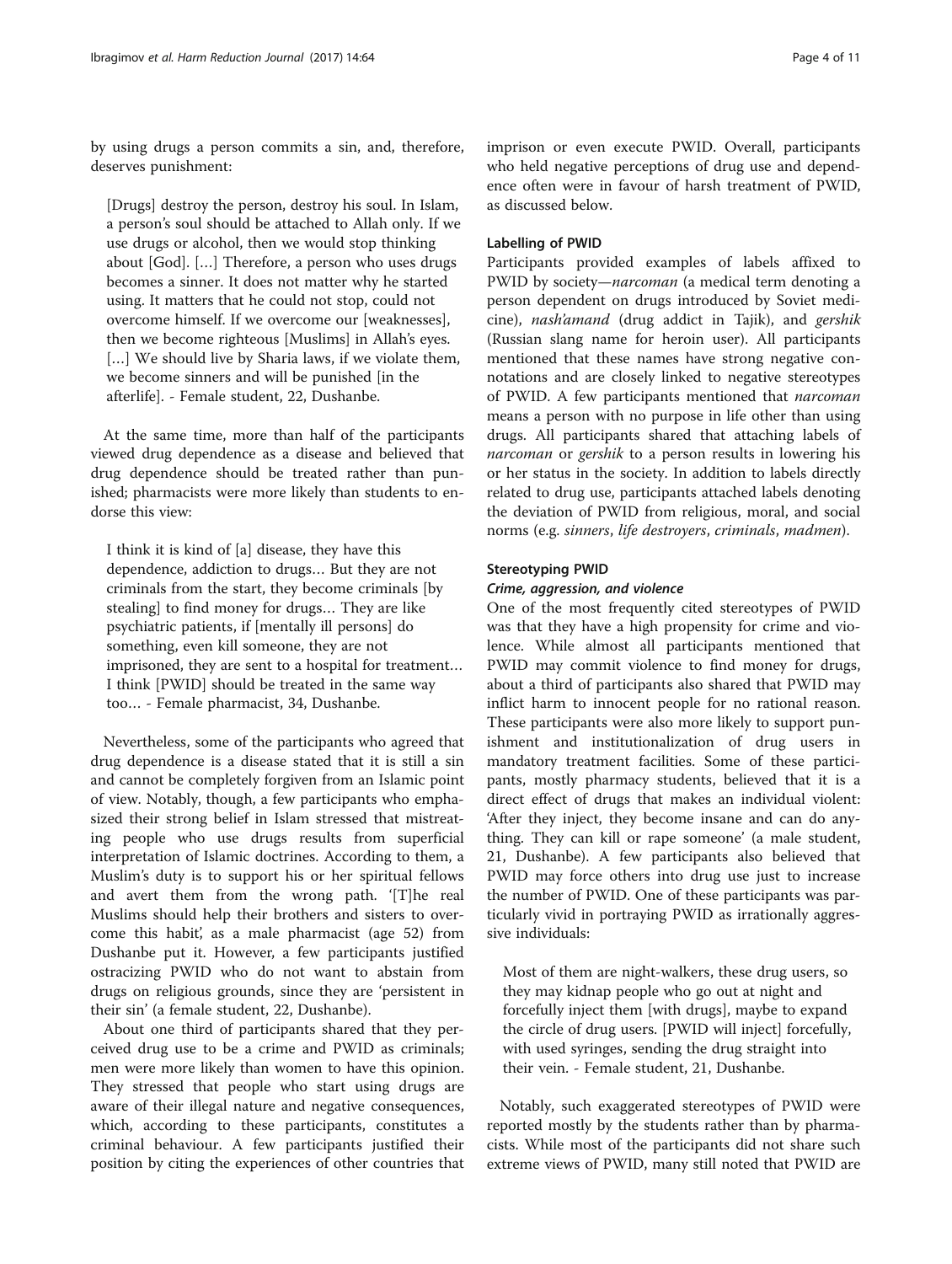prone to involve others in drug use to profit from selling drugs to them.

## Harm to family

All participants believed that PWID harm their families; almost half of them emphasized this as one of the main reasons for their negative attitudes towards PWID. According to the participants, PWID neglect parents, wives, and children; steal from home or sell household belongings; trigger quarrels and commit violence against family members; and drain family financial resources. In addition, PWID affect the reputation of their families, and their relatives may suffer from stigma by association.

Almost all participants noted that PWID are bad parents. According to them, PWID fail to support their children financially, and create an adverse emotional environment by causing quarrels and violence. A few participants also mentioned that PWID may put the health of their children at risk via mother-to-child transmission of blood-borne infections or via accidental needle-stick injuries from used syringes. A few participants suggested depriving PWID of parental rights, at least till they stop using drugs.

…[PWID] cannot raise good children. Their kids are always wandering on the streets, they also get used to stealing, fighting, cursing, lying since childhood, then they become criminals. If [a PWID] has some good relatives, [children] should be given to them. If not, kids should be taken to an orphanage, until their parents stop [using drugs]. Or, say, if a husband uses [drugs], then his wife should divorce him and take away the kids with her. - Female pharmacist, 46, Dushanbe.

## Harm to society

Several male pharmacists and students and one female student justified their negative attitudes towards PWID by the damage they cause to the society and the country. According to them, PWID harm society by involving others in drug use, stealing and committing other crimes, not working productively, and affecting the future of the nation by bearing sick children. Participants who held such views were more likely to support harsh measures against PWID.

[PWID] ruin our society. When foreigners come to Tajikistan, they see [high rate of] drug use, they laugh at us, say we are a backward country […]. This affects the reputation of our country. So let them be forced [to treatment], especially those [PWID] who lay on the streets […]. - Male student, 23, Dushanbe.

Notably, a few participants stressed that not all PWID are inherently bad and acknowledged that there may be

good people using drugs. Nevertheless, these participants also believed that even being a good person, PWID may harm other people.

## Controllability of drug use

About two thirds of participants who discussed the role of willpower in drug abstinence believed that an addicted person could stop using drugs if he or she truly wants to. However, most of these participants reported that PWID are weak, unmotivated people. These participants were also more likely to hold the view that drug use is a crime and a sin that deserves punishment:

The best solution to the problem is that PWID should stop using drugs. They should summon their willpower, should overcome their weakness, start managing their lives. But most of them are just weak people who want to indulge themselves. - Male pharmacist, 27, Dushanbe.

On the other hand, about one third of participants (most of whom also believed that drug use is a disease), pointed out that stopping drug use only partially depends on the willpower of PWID; this view was particularly common among older pharmacists. They listed other factors such as peer pressure, support by family members, access to treatment, education, and employment that may ensure sustainable abstinence.

## Emotional responses

One of the common emotions triggered by PWID in participants was fear. Almost all of the participants who were asked to compare their perceptions of PWID and alcoholics indicated that they were more afraid of PWID. Participants mentioned that people may be afraid of crimes committed by PWIDs to acquire money to buy drugs or fear PWID involving others into drug use. Several participants (mostly women) were more fearful of PWID who may initiate participants' children into drug use:

God forbid if some of these drug users would approach my sons, would give them drugs, would deceive them. I am always worried about it when I hear that a young guy started [using drugs]. Any parent would be afraid of it. - Female pharmacist, 49, Kulob.

Almost two thirds of participants also mentioned aggressive behaviour of PWID when they are under the influence of drugs or in withdrawal, as the reason they fear PWID. A few mentioned disgust and contempt towards PWID.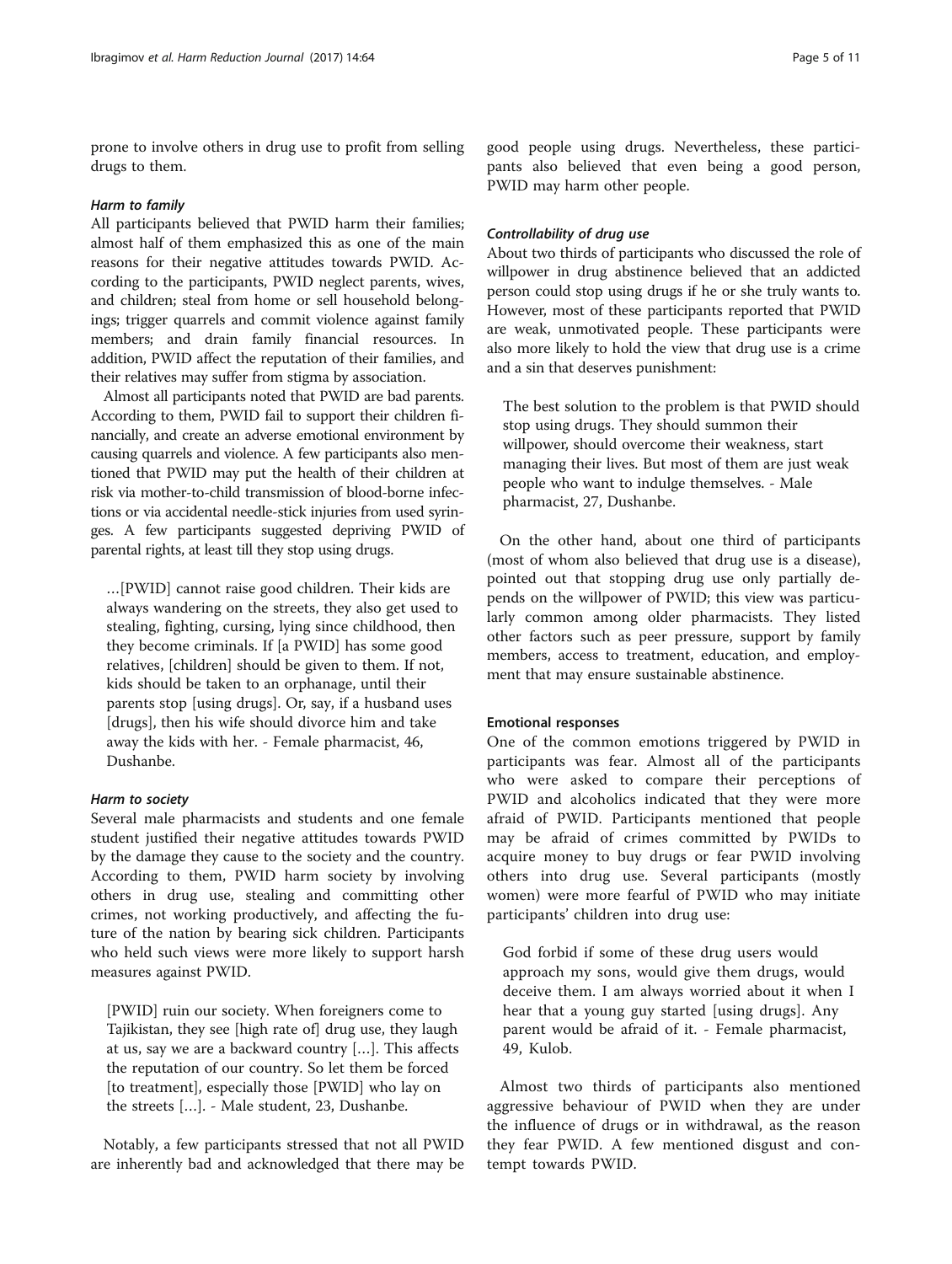On the other hand, about one third of men and more than half of women in the study reported feelings of pity and sympathy towards PWID because they ruin their young lives, commit sin by using drugs, harm their health, deprive themselves of positive life experiences, and die early. Participants who had relatives or friends who injected drugs tended to feel sympathy or pity towards them, while participants who encountered PWID only at pharmacies talked mostly about fear and disgust.

## Status loss and discrimination Rejection and ostracism

All participants reported that PWID are ostracized by their families, friends, and neighbours. People try to avoid PWID, stop inviting them to community events, or show them less respect (e.g. by seating them closer to doors in the room where a party or a meeting is taking place). Sometimes parents may publicly renounce their children if they find them using drugs. Families of PWID may also be rejected by community members. In particular, since arranged marriages are common in Tajikistan, young men and especially women from PWID families may have bleaker marriage prospects because of stigma:

[People's] attitude towards families [of PWID] may get worse as well. People will have less [contact] with them. Nobody would take a girl from their family [in an arranged marriage] or give their daughter to [a family of a PWID], people would see them as tainted. [...] Everyone will be gossiping about them.

- Female pharmacist, 34, Dushanbe

Several participants who believed that drug use is a sin against Islam indicated that PWID should not be allowed to visit mosques, since 'their prayers cannot be accepted when they use drugs' (male pharmacist, 45, Kulob). However, almost all participants who were asked this question disagreed with this position. Several participants were of the opinion that 'in the mosque, [a PWID] can pray, listen to preaching and persuasion of others, this can help him to stop [using drugs]' (female student, 22, Dushanbe).

Although about three quarters of participants supported harm reduction programmes, with pharmacists more likely to support these programmes than students, in general, some of them shared that they are against spending public resources on PWID who do not want to stop using drugs. Rather they would allocate available funds to primary prevention of drug use:

If they still keep using, then why waste all that money on them? If I had all that money [at my disposal], I would open more sports facilities, so kids do not do

anything [illegal], so they do not hang out somewhere smoking [marijuana]. I would rather spend money for [prevention], than support chronic addicts who keep on using.

- Male student, 22, Dushanbe.

Many participants viewed PWID, in particular those who do not want to stop using drugs, as individuals with worthless lives and no future. A few participants, mostly men, stressed that death of PWID from overdose or other reasons is the best outcome for everyone. At the same time, the vast majority of participants (including a couple of those who believed that death is the best outcome for PWID), when asked, stressed that each life, including that of a PWID, must be valued and mentioned that wishing death to someone is against Islam.

## Isolation

About one quarter of participants (mostly men) indicated that PWID should be isolated from the rest of society via imprisonment or forced treatment. They reasoned that isolation would prevent PWID from committing crimes, involving others in drug use and transmitting blood-borne infections. A few of them added that isolation would be beneficial for PWID themselves as it would sever their ties with drug dealers and thus would help PWID to recover from addiction. Most of the participants who believed that drug use is a crime were supportive of forced treatment, isolation and even imprisonment of PWID, if the latter do not want to receive treatment and stop using drugs. One participant referred to the experience of Soviet system of treatment and labour facilities (LTP - transliteration of the Russian acronym for 'treatment and labour facilities') run by police:

[PWID] are sick, so they should be treated. But if they do not want to [be treated], or want to continue using drugs, then police should force them [to get treated]. [Government] should establish something like LTP, you know from old times, right? Like a prison, but not a prison, so they get their medicines strictly by regimen and no contacts [with outside] without permission. Let them work there after [an acute withdrawal] passes. Not a very hard work, nor an easy one, he should sweat a bit there. You will see, in a year he will get well there, he will not have cravings [for drugs] anymore. If he starts earning [for his work] there, his life will improve, he will [reconcile] with his family, he definitely will turn away from that path. - Male pharmacist, 47, Dushanbe.

On the other hand, majority of participants disagreed with isolation and forced treatment of PWID. Most of them mentioned the ineffectiveness of isolation, pointing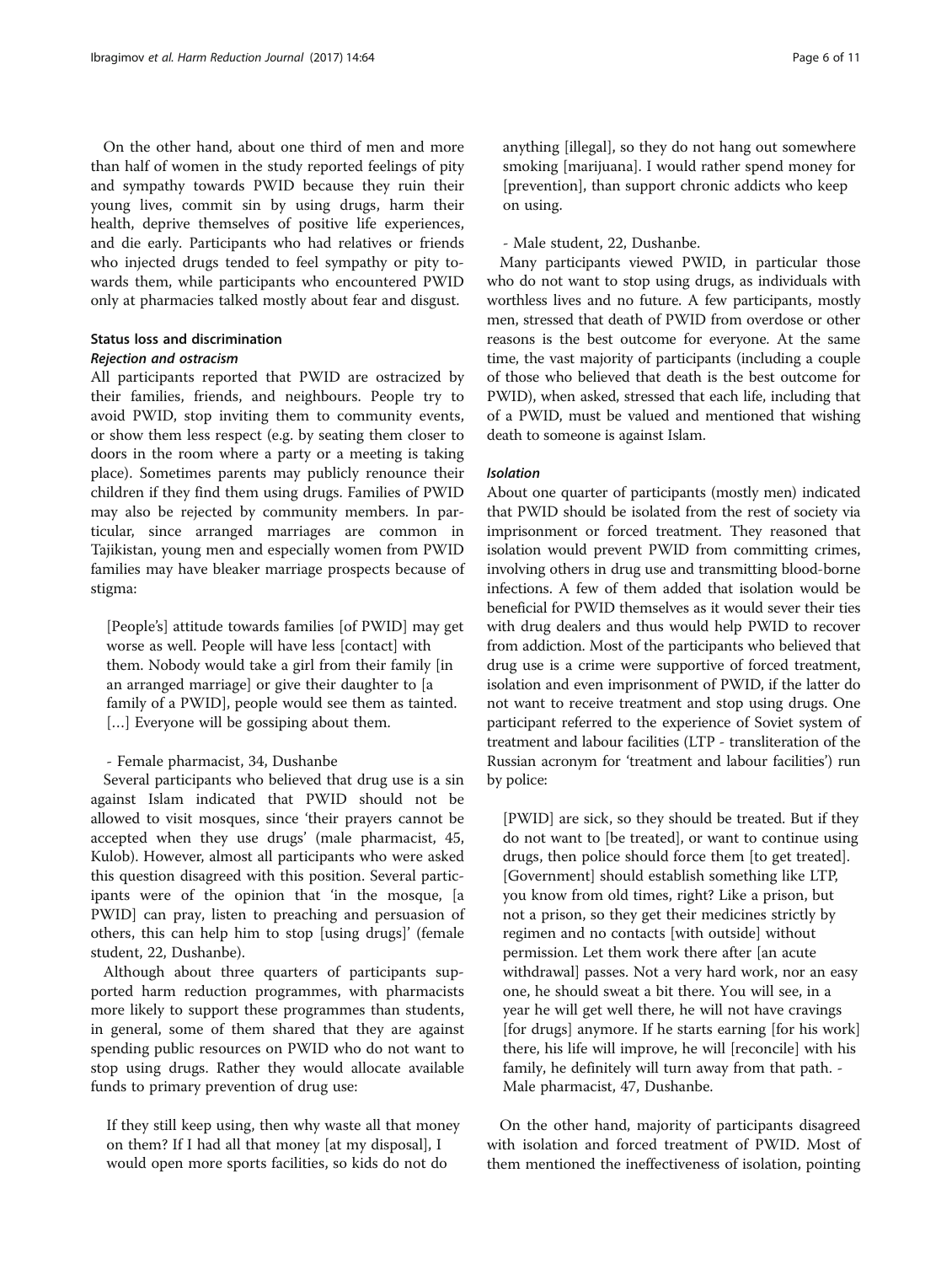out the inability of treatment providers to ensure complete isolation and the need to address underlying problems, such as unemployment or psychological problems that resulted in drug addiction. A few participants stressed that isolation is inhumane and should not be applied to PWID.

## Power and stigma

Almost all participants who were asked about the role of income in stigmatizing PWID shared that richer PWID experience less stigma from community members compared to poorer ones. They reasoned that more affluent PWID do not need to steal, borrow, or beg for money to purchase drugs. In addition, participants mentioned that affluent people can help others and in general have higher status in the communities which also lessens stigma towards them:

The rich guy [who uses drugs is not stigmatized], but the poor guy definitely is. The rich guy, he has money, he does not depend on anyone, he manages his livelihood, he may even help his neighbours [financially]. Even if they know about [his using drugs], they will not tell him anything, they will show him respect, but maybe they will talk behind his back. But if a poor guy [uses drugs], he has no money, so he has to do some [inappropriate] things, like stealing, or, say, selling family belongings, or borrowing money. So, he will lose respect in the eyes of others, they can say bad things into his face.

- Male pharmacist, 33, Dushanbe.

At the same time, participants who reported that attitudes of community members depend on PWID income level, stressed that they personally treat rich and poor PWID in the same way.

## Societal stigma

All participants indicated that society in general has very negative attitudes towards PWID. Those participants who reported positive or neutral attitudes towards PWID mentioned that other pharmacists as well as other society members treat PWID significantly worse than they did:

Sometimes I see, say, in other pharmacies, [a PWID] comes and asks for a syringe. And the pharmacist says, 'Go away, I don't have any [syringes]'. They talk to [PWID] in a very rude way, tell them to get lost. Well, [a PWID] is still a human, even if he does [drugs], you should support him. - Male pharmacist, 32, Kulob.

Almost half of the participants believed that the stigmatization of PWID further isolates them and hampers treatment and recovery, and some participants were

against such maltreatment of PWID; these participants also were more likely to believe that drug dependence is a disease. However, several participants opined that the stigmatization of PWID plays a positive role as a drug use prevention strategy, since it sends a clear message to others to avoid drug use.

Well, bad treatment of [PWID] is a good thing, it lets others see it and learn a lesson… Because, if [attitudes] get positive, then people will not be afraid [of using drugs]. [...] If children see that people treat [PWID] badly, then they will think, 'Aha, nobody likes drug users, so let's stay away from [drugs]'. Otherwise, he would say, 'Well, looks like it is not a big deal, I can try'. […] Of course, [stigma] makes life harder for drug users, but on the other hand, I think it is more important not to let others to start [using drugs]. - Male pharmacist, 52, Dushanbe.

## Access to syringes

While fewer than half of pharmacists and students acknowledged encountering PWID outside of pharmacies, almost all pharmacists had experience interacting with PWID in the pharmacies. A customer is suspected to be PWID when he or she asks for a syringe and an ampule of Dimedrole (brand name of antihistamine Dyphenhidramine) or Novocaine (local anaesthetic). These two medicines can potentiate the effect of heroin and are used to dissolve heroin. A few participants also mentioned that PWID can be recognized by their wary or agitated gaze or a specific body odour, though the participants could not describe the smell.

Many male participants and some women, most of them from Kulob, stressed that they do not or would not sell syringes if they know or suspect the customer uses drugs. Often the reasons for refusing syringes were related to participants' negative perceptions of drug use and/or people who use drugs. Almost all of these participants saw providing syringes to PWID as encouraging drug use. Moral responsibility for encouraging drug use was a recurring theme. Many participants mentioned that they understood the benefits of providing syringes but preferred someone else to do it to avoid the moral burden:

You have to be morally prepared to sell syringes to a drug user… A person should be morally strong (laughter), [reasoning] like, 'OK, I will sell the syringes, the main thing is to prevent transmission [of HIV]'. But I cannot do it… If you think rationally, [providing syringes] may prevent HIV, this is an advantage. […] But […] if you realize that you sell the syringe and [a PWID] injects with it, it means you helped him [to use drugs]. So it is easier to think that it was not you who [sold the syringe], let it be someone else. Let [NSP] operate, but it is not you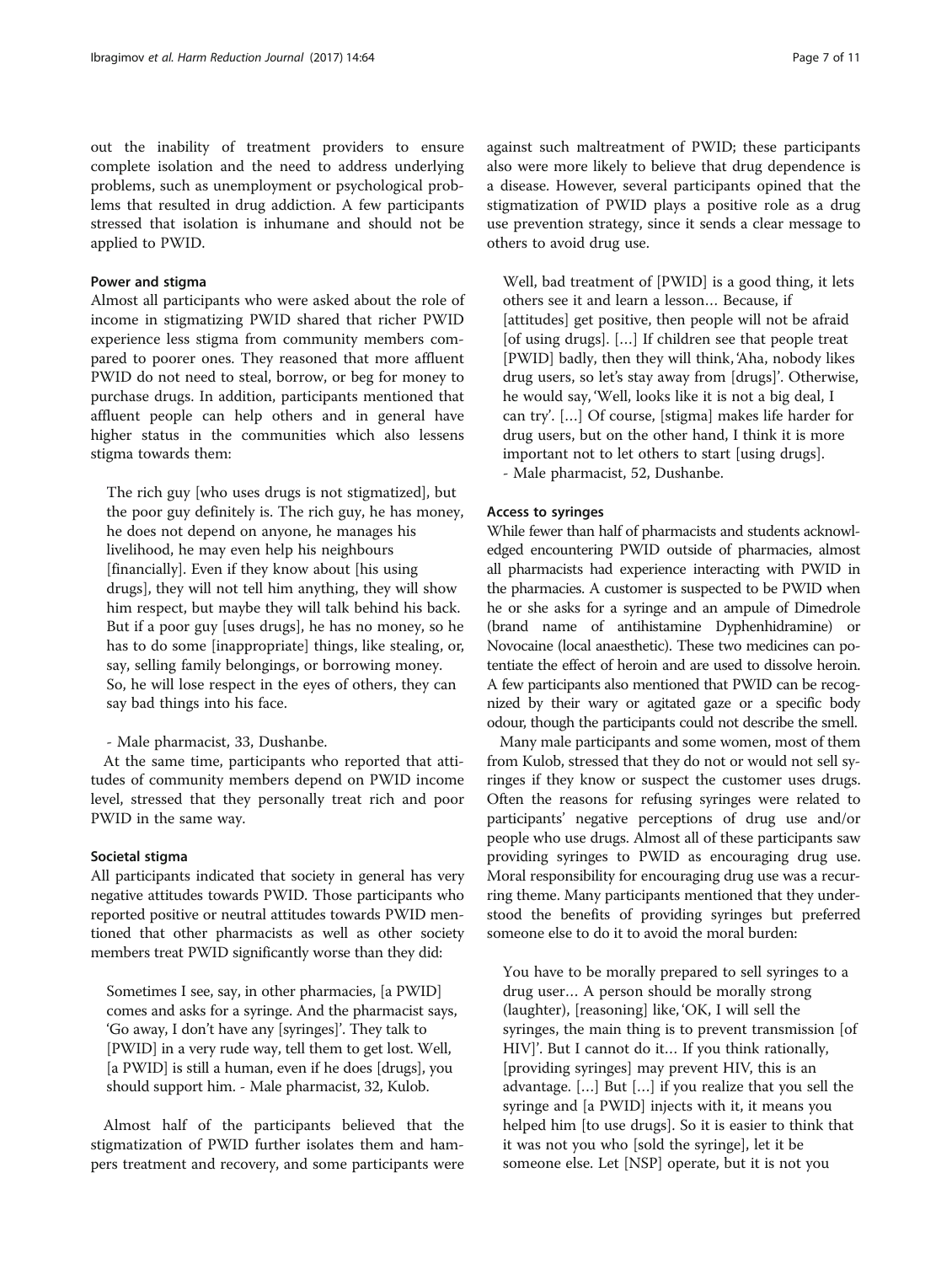who sells the syringe, but someone else, because it is morally hard… -Female student, 23, Dushanbe.

Since many PWID die from overdose, a few participants considered drug use to be a suicidal action and stressed that they did not want to be associated with it, in particular since Islam condemns suicides. More than a few pharmacists also mentioned that they did not sell syringes to PWID because of damage the former may inflict on the pharmacy and disrupt business by improper conduct, stealing and aggression towards pharmacists or customers. Several pharmacists, in particular those from Dushanbe, mentioned that state agencies (Pharmacy Monitoring Service, counter-narcotic law enforcement) may send their informants (some of whom may be PWID) to buy syringes from pharmacists and then impose sanctions for selling syringes without prescription. However, only one pharmacist from Dushanbe acknowledged that he personally had experienced such a situation.

A few participants, mostly those who felt sympathy towards PWID, also noted that they did not sell syringes to PWID acting in PWID's best interests. Limited access to syringes may help PWID stop using drugs or avoid overdose, explained they. Another set of reasons for not selling syringes to PWID was related to syringe sale policies and enforcement of these policies. A few pharmacists believed strongly that current policies prohibit syringe sales without prescription while several others believed that regulations explicitly prohibit sale of syringes to PWID.

Participants also shared reasons for selling syringes. A few pharmacists stated that they sold syringes out of sympathy to PWID who may otherwise suffer from not having a syringe to inject. One of these participants also added that PWID did not choose to be addicted and cannot control their habit.

In general, pharmacists were more likely to provide pragmatic explanations for their decisions related to selling syringes, while students more often referred to moral or emotional reasons. Pharmacists who reported selling syringes without prescriptions mentioned that selling syringes is part of their business, or that refusing to sell syringes would not prevent PWID from buying them in another pharmacy. At the same time, students who supported provision of syringes to PWID mentioned HIV prevention as well as sympathizing with dire conditions of PWID in withdrawal. Pharmacists who were against selling syringes to PWID often cited potential problems with law enforcement or with PWID disrupting pharmacy operations. Conversely, students tended to explain their reluctance to sell syringes by moral burden related to encouragement of drug use.

Overall, few participants were completely supportive of or totally against providing any access to syringes. About three fourths of participants agreed that sterile syringes should be provided in one way or another to PWID. Most of them supported the idea of distributing syringes via designated community-based NSPs, stressing that these services are endorsed by the government as HIV prevention programmes. However, the majority of these participants were against running NSPs in their pharmacies. Specifically, most of them mentioned that free distribution of syringes would cause an influx of PWID to the pharmacy resulting in theft, debauchery, or disruption of business. Almost all participants pointed out that state bureaucracy and frequent audits are an impediment for pharmacy-based syringe distribution; more than a few also mentioned high workload and lack of training to deal with PWID. A few women pharmacists cited fear of PWID and husbands' objections as reasons against working in pharmacy-based NSPs.

## **Discussion**

Our study is the first to explore stigmatizing attitudes of pharmacists and pharmacy students specifically and service providers in general towards PWID in Central Asia. We identified several sub-themes related to stigma and discrimination against PWID by pharmacists and pharmacy students in Dushanbe and Kulob, Tajikistan, that are aligned with Link and Phelan's conceptualization of stigma [[22](#page-10-0), [23](#page-10-0)]. We found that pharmacists and students assign PWID labels with negative connotations, hold negative stereotypes, and express negative emotions to PWID. Our participants brought examples of stigma enacted by themselves or other individuals, including rejection and isolation of PWID, supporting forced treatment, and refusing access to syringes and other resources and services.

Our study suggests that stigma plays an important role in pharmacists' refusal to provide syringes to PWID. Stigma processes may interact with pharmacists' decision-making via various pathways. For instance, labelling PWID as sinners leads to perception of selling syringes to PWID as abetting sinful activities. Fear of PWID triggered by negative stereotypes about them as individuals prone to crime, aggression and inflicting damage also reduces willingness to interact with PWID, including selling syringes. By holding stereotypes of PWID as individuals who choose to destroy their lives, families, and society, pharmacists see selling syringes to them as encouragement of these moral transgressions. Similar findings were described for pharmacists throughout the world, though these studies were conducted outside of Central Asia [[16](#page-10-0)–[21](#page-10-0)].

In line with Link and Phelan's concept, power, and in particular affluence of PWID, may play a moderating role in expressing and enacting stigma towards PWID, with rich individuals eliciting less negative reactions and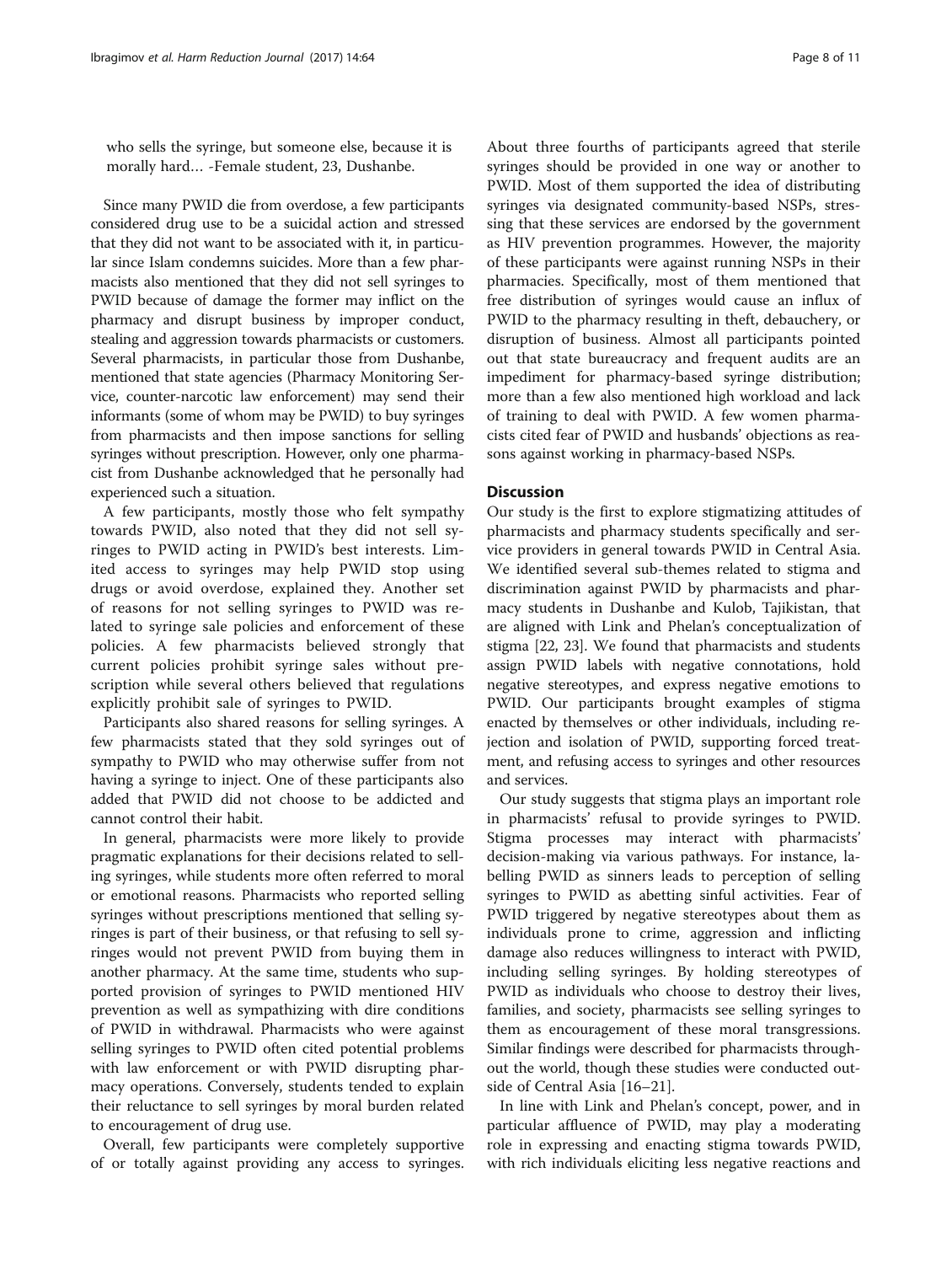enjoying higher social status. Another example of the power differential that enables discrimination is the power of pharmacists to decide whether to sell syringes to a person who may 'look' or 'act' like a PWID (e.g. customers with anxious facial expression, or those who ask for a syringe and injectable antihistamine) or not.

From a theoretical standpoint, our findings suggest that the conceptual model of stigma proposed by Link and Phelan is applicable to drug use in the context of Tajikistan. At the same time, while stigma is acknowledged as a complex sociocultural phenomenon, there is a paucity of studies analysing the impact of the sociocultural context on drug use stigma in developing Muslim countries such as Tajikistan. Therefore, it is important to discern broader sociocultural contextual factors explaining why and how the local context enables and maintains stigmatization of PWID in this country.

Collectivism, or the tendency of individuals to view themselves as part of the whole (e.g. family, society), is one such contextual factor that may contribute to the particular nature of stigma against PWID in Tajikistan. Due to tight interdependence and high levels of surveillance among their members, collectivistic cultures harbour strictly defined and strongly enforced social norms and group values. Therefore, the range of acceptable lifestyle choices in such cultures is narrower and behaviours deviating from traditional norms are less tolerated [[34](#page-10-0)–[36](#page-10-0)]. Empirical studies in China and the UK have shown associations between collectivist cultural norms and HIV and mental health stigmas [[37](#page-10-0), [38\]](#page-10-0) that are symbolically close to drug use stigma [\[39](#page-10-0), [40](#page-10-0)]. Similar to other developing countries in Asia and Africa, society in Tajikistan is collectivistic and patriarchal, with group values and norms prevailing over individual choices and opinions [[28\]](#page-10-0). Our participants' disapproval of drug use even when no direct harm is inflicted on anyone may stem from such a collectivistic mindset, which might consider abstinence as the best outcome. Similarly, the stereotyped views of PWID as purposeless individuals ruining their own lives may be fuelled by collectivistic resentment of the perceived disregard of common values of well-being and prosperity. Specifically, in the eyes of collectivistic society individuals who presumably harm themselves with drug use also inflict damage to collectives (families and society) to which they belong.

Our study suggests that religion is yet another sociocultural factor influencing Tajikistani pharmacists' attitudes towards PWID. Islam's prohibition of drug use has triggered strong opposition to harm reduction programmes in some Islamic countries [\[29\]](#page-10-0). Some of our participants, too, viewed drug use as a sin and believed that providing syringes to PWID is abetting a sin. However, it would be precipitous to conclude that providers' religiosity presents an insurmountable barrier for providing harm reduction services. We found that service providers with a high level

of religiosity may perceive helping fellow Muslims who inject drugs as their spiritual duty. These findings imply that religious teaching can be applied to advocate for harm reduction services. Positive examples can be found in Malaysia and Iran, where harm reduction programmes referred to Islamic values such as the prescription to protect the 'faith, life, intellect, progeny and wealth' of every Muslim [\[41](#page-10-0)].

Our findings show that collectivism, paternalism, and religion, key elements of Tajikistan's sociocultural context, may contribute to the emergence and manifestation of stigma towards PWID in this country. Since adherence to social norms is at the core of each of these sociocultural constructs, it is likely that they do not influence stigma independently from each other but are mediators of a more distal and overarching psychosocial phenomenon. Social and moral conservatism that encourages and enforces adherence to existing social and moral norms can fuel stigma against PWID in Tajikistan and other countries with similar sociocultural environments. Literature shows that social conservatism is positively associated with vertical collectivism and religiosity, and that all these factors are correlated with stigma and prejudice [\[42](#page-10-0)–[46\]](#page-10-0).

Further, conservative worldviews can also be linked to stigmatizing PWID through the stereotype of the controllability of drug use [[47\]](#page-10-0), a sub-theme that emerged in our study as well. We found that a majority of our participants believe PWID are personally responsible for their drug using habits and lack the willpower to abstain. At the same time, these beliefs suggest that pharmacists and pharmacy students may have limited knowledge about the nature of drug dependence and that further training is required to address myths and misconceptions about drug dependence.

The influence of the cultural context, including socially conservative and collectivistic norms, on stigmatization of PWID may be moderated by individual characteristics. Thus, differences in stereotypes related to PWID or rationales behind the decision to sell or refuse syringes may be explained by differences in students' and pharmacists' life and professional experiences, including various level of exposure to PWID. Generational differences in expressing stigma against marginalized populations at risk for HIV were found by Balabanova et al. [\[31\]](#page-10-0) for Russia.

In addition to the cultural context, we also identified how policy-related structural factors shape stigma and discrimination against PWID in Tajikistan. Ambiguous policies regulating syringe sales allow pharmacists to arbitrarily refuse to sell injecting equipment to PWID. Another example is use of the derogatory label *narco*man for PWID. It should be noted that *narcomania* was an official diagnosis assigned by Soviet medicine to people with drug dependency [[48\]](#page-10-0). Narcomania is still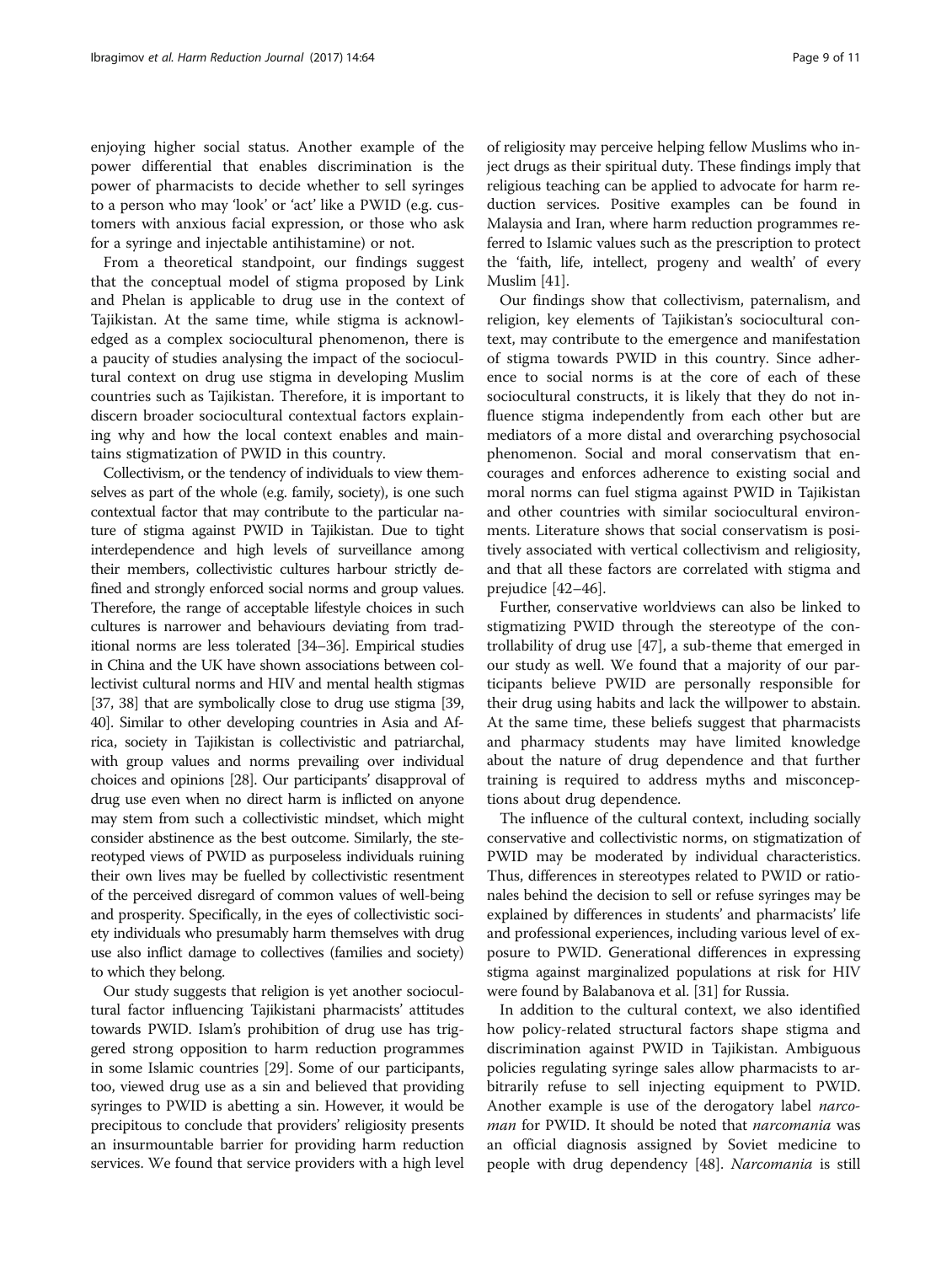the official term for drug dependence used in Tajikistan's Law on Narcological Aid, adopted in 2003. Use of derogatory labels by well-meaning service providers may indicate a lack of locally accepted neutral terms to denote people with drug dependency problems and highlights the need for introducing more neutral terms into public health policies and practice.

Our findings highlight the importance of background contextual factors such as culture and policies in analysing sources of stigma and its impact on the health of marginalized populations. Our study is one of the initial steps to fulfil this gap for Tajikistan, and, more broadly, for the region of post-Soviet Central Asia. Further research should use quantitative designs to assess the relationships between sociocultural context, policies, stigmatization of PWID and their access to prevention services. Public health programmes should undertake a multipronged approach to promoting the accessibility of sterile injection equipment. These activities include teaching pharmacists and students about harm reduction principles; revising policies regulating syringe sales and legislation on aiding and abetting drug use so that they clearly allow sales, and ensuring that all relevant parties are aware of their stipulations; and disseminating culturally appropriate messages addressing the faith-based concerns of pharmacists and other service providers. Educational and advocacy activities should involve and be delivered in collaboration with the National Pharmacy Monitoring service, law enforcement, and religious leaders.

## Strengths and limitations

We assessed the study strengths and limitations utilizing Maxwell's [[49\]](#page-10-0) framework of qualitative research validity. To enhance the study findings' descriptive validity, all interviews were audio-recorded, transcribed verbatim and analysed in the original languages. The first author (UI), a native of Tajikistan deeply familiar with the local socio-cultural context, conducted all interviews and analysed the results, thus enhancing interpretative validity. However, the theoretical validity of the study results may be limited since categorization of codes into predefined stigma constructs might have not taken into account subtle variations in processes and meanings related to participants' attitudes towards PWID. In addition, the number of student participants was not large enough to reach a theoretical saturation of stigma-related themes among this subsample.

## Conclusions

Our study is the first to explore stigmatization of PWID by service providers in post-Soviet Central Asia. We demonstrated the multifaceted nature of stigma against PWID in Tajikistan and its role in shaping pharmacists' attitudes towards provision of services to this population. Our findings suggest that the local sociocultural context, in particular religious beliefs, collectivistic mentality and, in a broader sense, social conservatism, may facilitate stigmatizing beliefs and attitudes. We have also shown how structural factors, such as policies and their implementation, may tip the power balance between pharmacists and PWID and affect the accessibility of syringes for PWID. Although the global literature offers conceptual models outlining the effect of contextual and structural factors on stigma, there is a lack of empirical evidence supporting applying these models to developing countries and understudied cultures. Our study is the first step in addressing this gap for the countries of post-Soviet Central Asia.

#### Abbreviations

HCV: Hepatitis C virus; HIV: Human immunodeficiency virus; NSP: Needle and syringe programme; OST: Opioid substitution therapy; PBNSP: Pharmacybased needle and syringe programme; PWID: People who inject drugs

#### Acknowledgements

We acknowledge cooperation of the Dean of the Pharmacy Department of Tajik State Medical University in conducting our study.

#### Funding

This study was supported by Emory University Professional Development Support Fund and National Institute of Drug Abuse (NIDA) grant awarded to Dr. William Zule, RTI International.

#### Availability of data and materials

No dataset from this study is publicly available to ensure participants' confidentiality.

#### Authors' contributions

All authors took part in devising the study and developing its design. UI conducted interviews, analysed data, and prepared the first draft of the manuscript. All authors contributed to the revision of the manuscript and approved its final version.

#### Ethics approval and consent to participate

Ethics approval for the study has been granted by the Emory University IRB (ref ID IRB00077689) and Medical Ethics Committee of the Ministry of Health and Social Protection of Tajikistan. All participants provided oral consent.

#### Consent for publication

Not applicable.

#### Competing interests

The authors declare that they have no competing interests.

#### Publisher's Note

Springer Nature remains neutral with regard to jurisdictional claims in published maps and institutional affiliations.

## Author details

<sup>1</sup>HIV/AIDS and Harm Reduction Association of Tajikistan, 73/3 I. Somoni Str. office 59, 734064 Dushanbe, Tajikistan. <sup>2</sup>Department of Behavioral Sciences & Health Education, Emory University Rollins School of Public Health, 1518 Clifton Rd NE, Atlanta, GA 30032, USA. <sup>3</sup>Gender and Health Division, South African Medical Research Council, Francie van Zijl Drive, Parowvallei, PO Box 19070, Cape, Tygerberg 7505, South Africa. <sup>4</sup>RTI International, 3040 East Cornwallis Road, P.O. Box 12194, Research Triangle Park, NC 27709, USA. 5 Department of Tropical Medicine, John A. Burns School of Medicine, University of Hawai'i at Mānoa, 651 Ilalo St, Honolulu, HI 96813, USA. <sup>6</sup>School of Public Health, Fudan University, 220 Handan Rd, WuJiaoChang, Yangpu Qu, Shanghai Shi 200433, China.